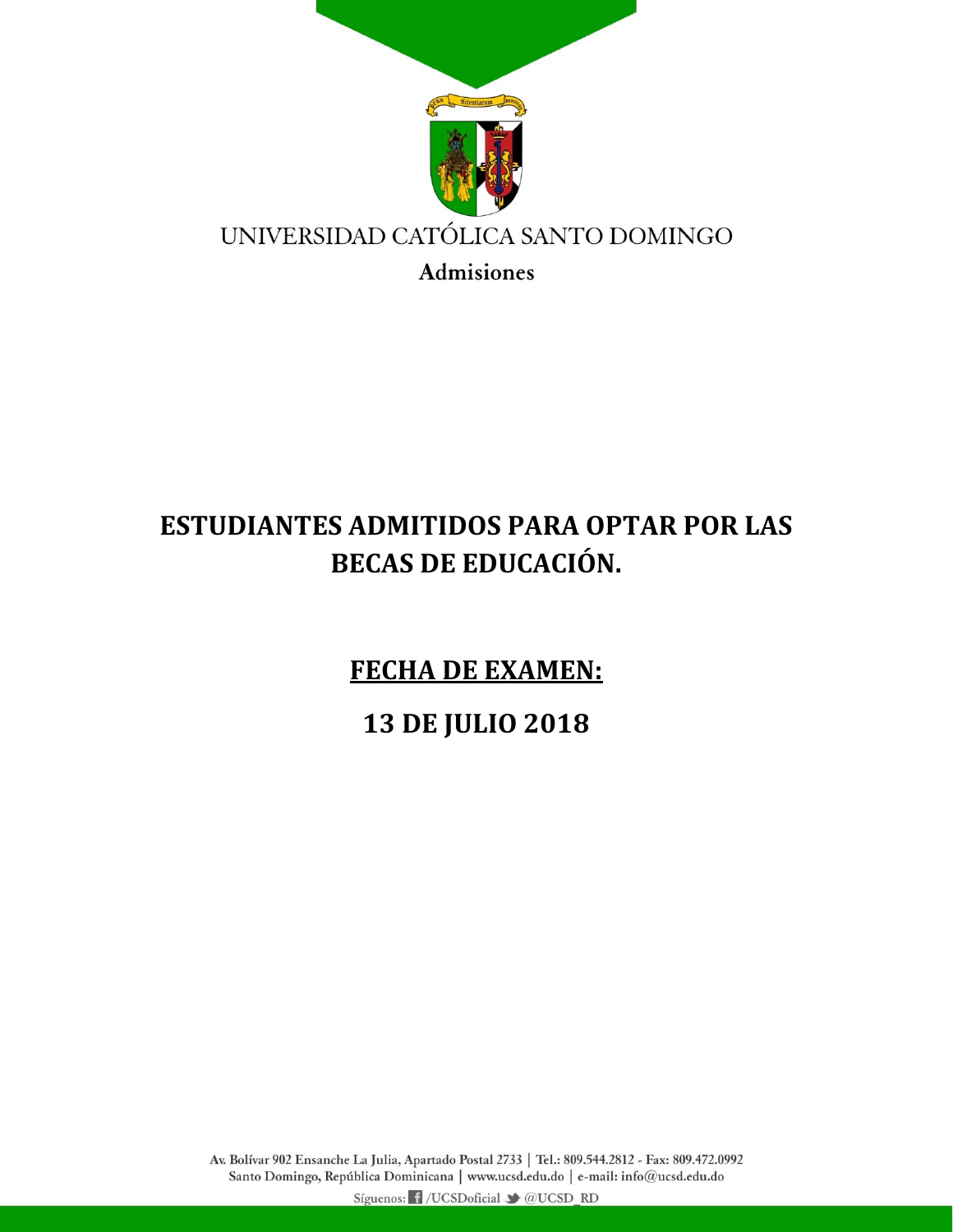| NO.              | <b>NOMBRES</b>         | <b>APELLIDOS</b>          | <b>CARRERA</b>                     |
|------------------|------------------------|---------------------------|------------------------------------|
| 1.               | <b>SUDRY SOLEINY</b>   | CAPELLÁN TEJADA           | MATEMÁTICAS                        |
| 2.               | <b>MANUEL</b>          | MARTÍNEZ                  | <b>BIOLOGÍA</b>                    |
| 3.               | <b>STACEY N</b>        | CARRASCO                  | EDUCACIÓN INICIAL                  |
| 4.               | <b>FRANCISCA</b>       | REYNOSO JIMÉNEZ           | <b>BIOLOGÍA</b>                    |
| $\overline{5}$ . | <b>JUDITH E</b>        | <b>SANTANA CASTILLO</b>   | <b>BIOLOGÍA</b>                    |
| 6.               | <b>JAIME</b>           | <b>ACOSTA</b>             | EDUCACIÓN PRIMARIA SEGUNDO CICLO   |
| 7.               | <b>CESIA</b>           | <b>AMADOR</b>             | <b>BIOLOGÍA</b>                    |
| 8.               | <b>BRAILY ENMANUEL</b> | PÉREZ AMADOR              | <b>MATEMÁTICAS</b>                 |
| 9.               | <b>ESTARLIN ARIEL</b>  | MORETA DIPRÉ              | <b>MATEMÁTICAS</b>                 |
| 10.              | ANGÉLICA               | <b>JIMÉNEZ GUILLÉN</b>    | <b>BIOLOGÍA</b>                    |
| 11.              | THALÍA                 | SOTO LÓPEZ                | EDUCACIÓN INICIAL                  |
| 12.              | <b>MANOLO</b>          | <b>VALDEZ RAMÍREZ</b>     | MATEMÁTICAS                        |
| 13.              | <b>HEDORNIS</b>        | MONTERO BOCIO             | EDUCACIÓN INICIAL                  |
| 14.              | <b>LISMAIRY NATALI</b> | <b>HELENA LEBRÓN</b>      | FORMACIÓN INTEGRAL HUMANA Y        |
|                  |                        |                           | RELIGIOSA.                         |
| 15.              | <b>FRANKLIN</b>        | PAULINO RODRIÍUEZ         | <b>MATEMÁTICAS</b>                 |
| 16.              | <b>ANDRISA</b>         | <b>IIMÉNEZ PÉREZ</b>      | EDUCACIÓN PRIMARIA PRIMER CICLO    |
| 17.              | <b>ELIZABETH</b>       | <b>LARA SUERO</b>         | <b>BIOLOGÍA</b>                    |
| 18.              | <b>HILDANIA</b>        | <b>MONTÁS CUEVAS</b>      | EDUCACIÓN INICIAL                  |
| 19.              | <b>BERENICE</b>        | MONTÁS VÁZQUEZ            | EDUCACIÓN INICIAL                  |
| 20.              | <b>ROSANNA</b>         | <b>CEPEDA GUZMÁN</b>      | FORMACIÓN INTEGRAL HUMANA Y        |
|                  | <b>CRISTIAN JOHAN</b>  | <b>FAMILIA PANIAGUA</b>   | RELIGIOSA.<br><b>BIOLOGÍA</b>      |
| 21.<br>22.       | <b>HAMILTON JUNIOR</b> | <b>DICLÓ PAULINO</b>      | <b>BIOLOGÍA</b>                    |
| 23.              | <b>AYLIM</b>           | <b>CUESTA</b>             | MATEMÁTICAS                        |
| 24.              | <b>MARIAN</b>          | <b>GONZÁLEZ ALCÁNTARA</b> | EDUCACIÓN INICIAL                  |
| 25.              | <b>LUZ CHANEL</b>      | ARIAS GUILLÉN             | FORMACIÓN INTEGRAL HUMANA Y        |
|                  |                        |                           | RELIGIOSA.                         |
| 26.              | <b>ELIZABETH</b>       | <b>GUTIÉRREZ VARGAS</b>   | EDUCACIÓN INICIAL                  |
| 27.              | <b>VIANNY ESTHER</b>   | <b>FELIZ REYNOSO</b>      | EDUCACIÓN PRIMARIA SEGUNDO CICLO   |
| 28.              | <b>ALBER YURINER</b>   | DÍAZ MORA                 | <b>MATEMÁTICAS</b>                 |
| 29.              | <b>NANYELY</b>         | ROMERO ARIAS              | MATEMÁTICAS                        |
| 30.              | JOSÉ ISAÍAS            | ROSA GONZÁLEZ             | MATEMÁTICAS                        |
| 31.              | <b>WILMER</b>          | DE LEÓN                   | MATEMÁTICAS                        |
| 32.              | <b>OSCAR</b>           | <b>JAVIER ACERO</b>       | MATEMÁTICAS                        |
| 33.              | <b>ESTEBAN</b>         | <b>CAMACHO DE LA CRUZ</b> | <b>BIOLOGÍA</b>                    |
| 34.              | <b>STARLING JAVIER</b> | VICTORIANO QUEZADA        | MATEMÁTICAS                        |
| 35.              | <b>ALANA KIMBERLY</b>  | <b>INFANTE MOLINA</b>     | EDUCACIÓN PRIMARIA SEGUNDO CICLO   |
| 36.              | <b>ARLYN CAROLINA</b>  | <b>CAPARROSA RIVAS</b>    | LENGUAS EXTRANJERAS MENCIÓN INGLÉS |
| 37.              | CRISTAL                | ADALGIZA                  | EDUCACIÓN INICIAL                  |